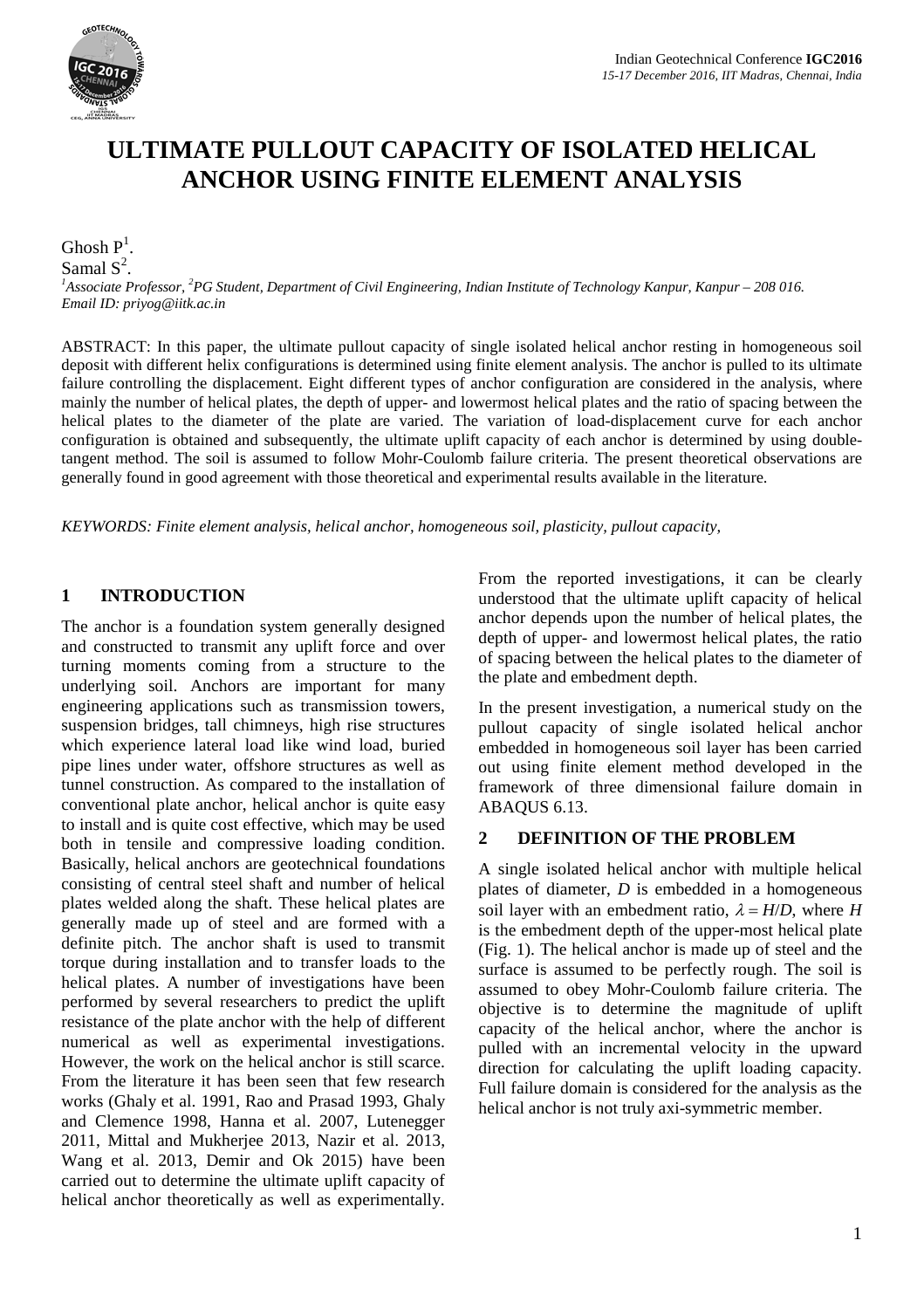

Fig. 1 Schematic diagram of helical anchor

# **3 MATERIAL AND GEOMETRY**

#### **3.1 Material**

To determine the uplift capacity of the helical anchor, a single layer homogeneous soil deposit is considered. The properties of the soil deposit have been taken from Wang et al. (2013) and are mentioned in Table 1, whereas the properties of steel anchor used in the analysis are given in Table 2.

Table 1 Properties of Soil Deposit (Wang et al., 2013)

| Young's<br>modulus<br>(E)<br>(kN/m <sup>2</sup> ) | Undrained<br>cohesion<br>$(c_u)$<br>(kN/m <sup>2</sup> ) | Unit<br>weight<br>$(\gamma)$<br>$(kN/m^3)$ | Poisson's<br>ratio $(v)$ | Angle<br>of<br>internal<br>friction<br>$(\phi^0)$ |
|---------------------------------------------------|----------------------------------------------------------|--------------------------------------------|--------------------------|---------------------------------------------------|
| $12.75\times10^{3}$                               | 12.75                                                    | 16                                         | 0.4                      |                                                   |

Table 2 Properties of Steel Anchor

| Young's modulus   | Density $(\rho)$ | Poisson's ratio |
|-------------------|------------------|-----------------|
| (E) $(kN/m^2)$    | $(kg/m^3)$       | (v)             |
| $2.1 \times 10^8$ | 7800             | 0.25            |

#### **3.2 Anchor configuration**

Eight different anchor configurations have been considered for the analysis (Fig. 2) whose geometric specifications (Table 3) are taken from Wang et al. (2013). It can be seen from Fig. 2 that C1-C3 consist of three helical plates, C4-C6 consist of two helical plates and C7-C8 comprise of single helical plate. For any particular anchor, the spacing between two plates  $(S_n)$ is kept constant except C3, where the spacing is unequal among the plates. The diameter of the helical plate and the central shaft is considered as 2.4 m and 0.4 m respectively, whereas the pitch of the helix (*P)* is taken as 0.46 m. The thickness of the helical plate is assumed as 0.1 m, which is considered to be negligible as compared to the diameter of the helical plate.



Fig. 2 Configuration of helical anchors

Table 3 Geometric Details of Different Anchor Configuration (Wang et al., 2013)

| Configurati    | Numb           | Depth      | Depth     | Spacin   | $S_{p}$ / |
|----------------|----------------|------------|-----------|----------|-----------|
| on             | er of          | of         | of        | g        | D         |
|                | helical        | upperm     | lowerm    | betwe    |           |
|                | plates         | ost        | ost plate | en       |           |
|                |                | plate, $H$ | (m)       | plates,  |           |
|                |                | (m)        |           | $S_p(m)$ |           |
| C <sub>1</sub> | 3              | 2.65       | 9.85      | 3.6      | 1.5       |
| C <sub>2</sub> | 3              | 2.65       | 7.45      | 2.4      | 1.0       |
| C <sub>3</sub> | 3              | 2.65       | 8.65      | 2.4.     | 1,        |
|                |                |            |           | 3.6      | 1.5       |
| C <sub>4</sub> | 2              | 2.65       | 9.85      | 7.2      | 3         |
| C <sub>5</sub> | 2              | 6.25       | 9.85      | 3.6      | 1.5       |
| C <sub>6</sub> | $\overline{c}$ | 5.05       | 7.45      | 2.4      | 1         |
| C7             | 1              | 6.25       | 6.25      |          |           |
| C8             | 1              | 9.85       | 9.85      |          |           |

# **4 ANALYSIS**

The present finite element analysis has been performed using commercially available software ABAQUS 6.13. The numerical analysis has been carried out in 3D model. The whole soil domain is assumed to be at undrained condition. The soil deposit is assumed to follow Mohr-Coulomb failure criteria available in ABAQUS. Due to complicated geometry, the helical anchor is first designed in AutoCAD and then imported to ABAQUS. The finite element meshing has been done using four nodded tetrahedral elements. The AutoCAD drawing of helical anchor and the details of finite element meshing are shown in Fig. 3. In the analysis, general contact properties are used to simulate the interaction among all the surfaces. All the interacting surfaces are considered as penalty for tangential behavior and hard for normal behavior. The penalty behavior denotes that there is a finite coefficient of friction value between the surfaces and no slip occurs. In this analysis the penalty value is taken as 0.1 as the soil is cohesive one (Table 1). The following boundary conditions are considered in the present analysis (Fig. 4).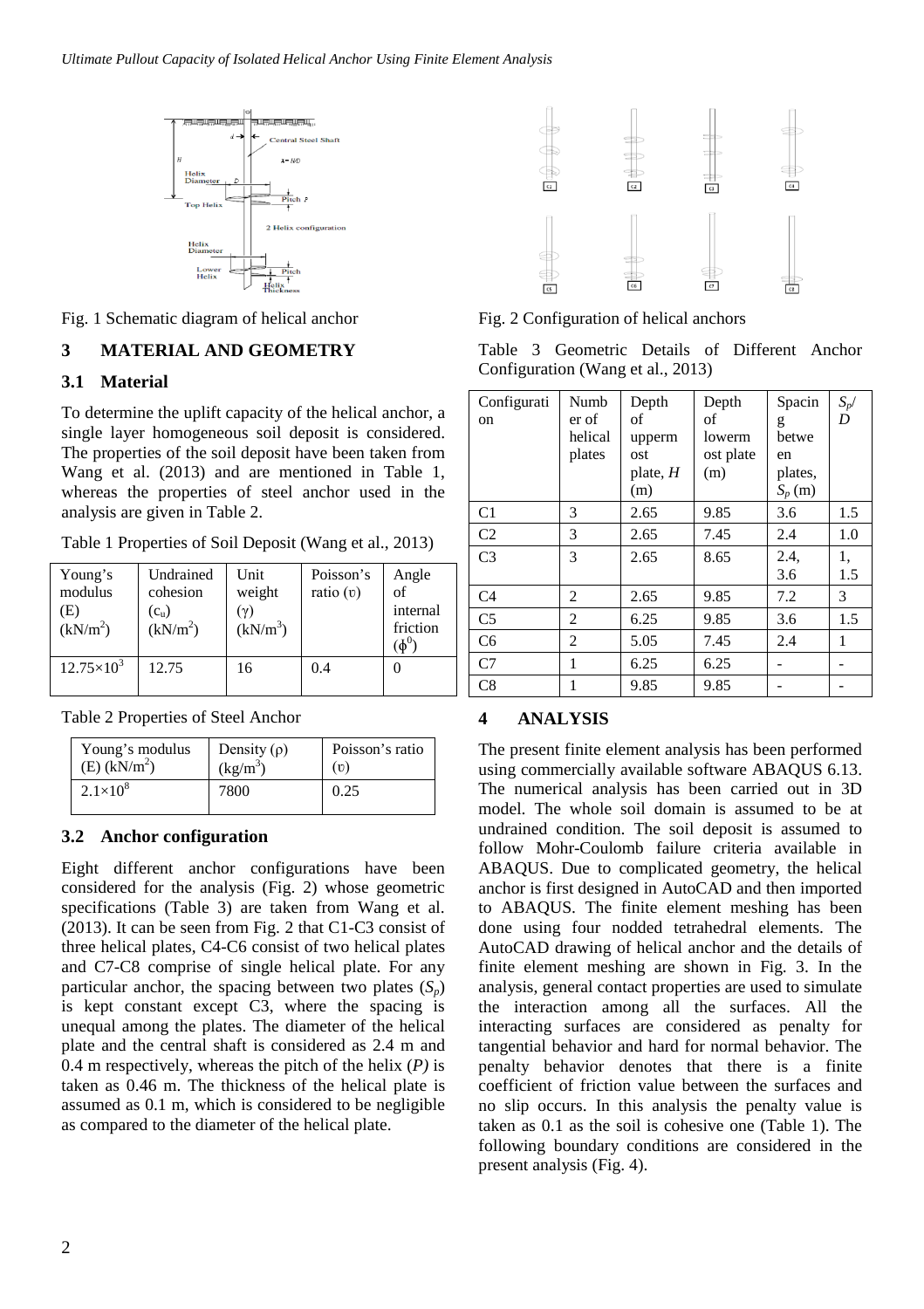- Displacements along X-axis,  $u_x$  are set to zero on the vertical boundaries parallel to YZ plane
- Displacements along Z-axis,  $u<sub>Z</sub>$  are set to zero on the vertical boundaries parallel to XY plane
- All displacements are set to zero on the bottom boundary i.e.  $u_x = u_y = u_z = 0$

Sensitivity analysis has been performed in order to determine the optimum domain size. For finding out the optimum domain size, anchor C1 and C8 are chosen. The main reason behind choosing these two configurations is that, C1 anchor configuration is having three helical plates with uniform spacing between the plates and the lower plate is embedded at a depth of 9.85 m, which is the maximum depth considered in the present analysis, whereas C8 configuration is having single helical plate with embedment depth of 9.85 m. In this study the depth of the soil deposit is fixed at 12.5*D*. It is found that beyond 7*D* in the horizontal direction no significant change in the ultimate uplift capacity gets observed and hence, the optimum domain size in the horizontal direction is selected as 7*D* from the centre of the anchor.





Fig. 3 Overview of a) AutoCAD drawing and finite element meshing of C1 anchor, b) finite element meshing of soil domain



Fig. 4 Boundary conditions along XY and YZ plane

# **5 RESULTS AND DISCUSSION**

In Figs. 5-6, the normalized load-displacement curves for isolated helical anchor placed in single layer homogeneous soil deposit are shown for different configurations from C1 to C8, where  $P$  is the uplift capacity and  $\delta$  is the vertical displacement of the anchor. The ultimate uplift capacity  $(P_u)$  of the anchor has been obtained by considering double-tangent method. It can be seen from Fig. 5a that for the same embedment depth of the lowermost helical plate, the anchor having three helical plates provides higher uplift capacity as compared to that with double and single helical plates. It can be observed from Figs. 5b and 6a that with the same number of helical plates, the uplift capacity increases with increase in  $S_n/D$  ratio. It can be also noticed from Fig. 6b that for the anchor with single helical plate the uplift capacity increases with increase in embedment depth  $(\lambda = H/D)$ . The variation of ultimate uplift capacity for different anchor configurations is shown in Fig. 7. It can be seen that the magnitude of  $P_u$  increases with increase in  $S_u/D$  and the depth of lowermost helical plate.

# **6 COMPARISON**

In Table 4, the magnitude of  $P_u$  for different anchor configurations obtained from the present finite element analysis is compared with the values reported by Wang et al. (2013). It can be seen that the present values compare reasonably well with the experimental and numerical results proposed by Wang et al. (2013).

# **7 CONCLUSIONS**

In the present study, the ultimate uplift capacity of single isolated helical anchor is determined using finite element analysis. Eight different configurations of helical anchor are considered in the analysis. The uplift capacity of helical anchor is found to increase with increase in  $S_p/D$  ratio and  $\lambda$ . The magnitude of  $P_u$  is found to increase with increase in  $S_p/D$  and the depth of lowermost helical plate. The present results compare well with the results available in the literature.